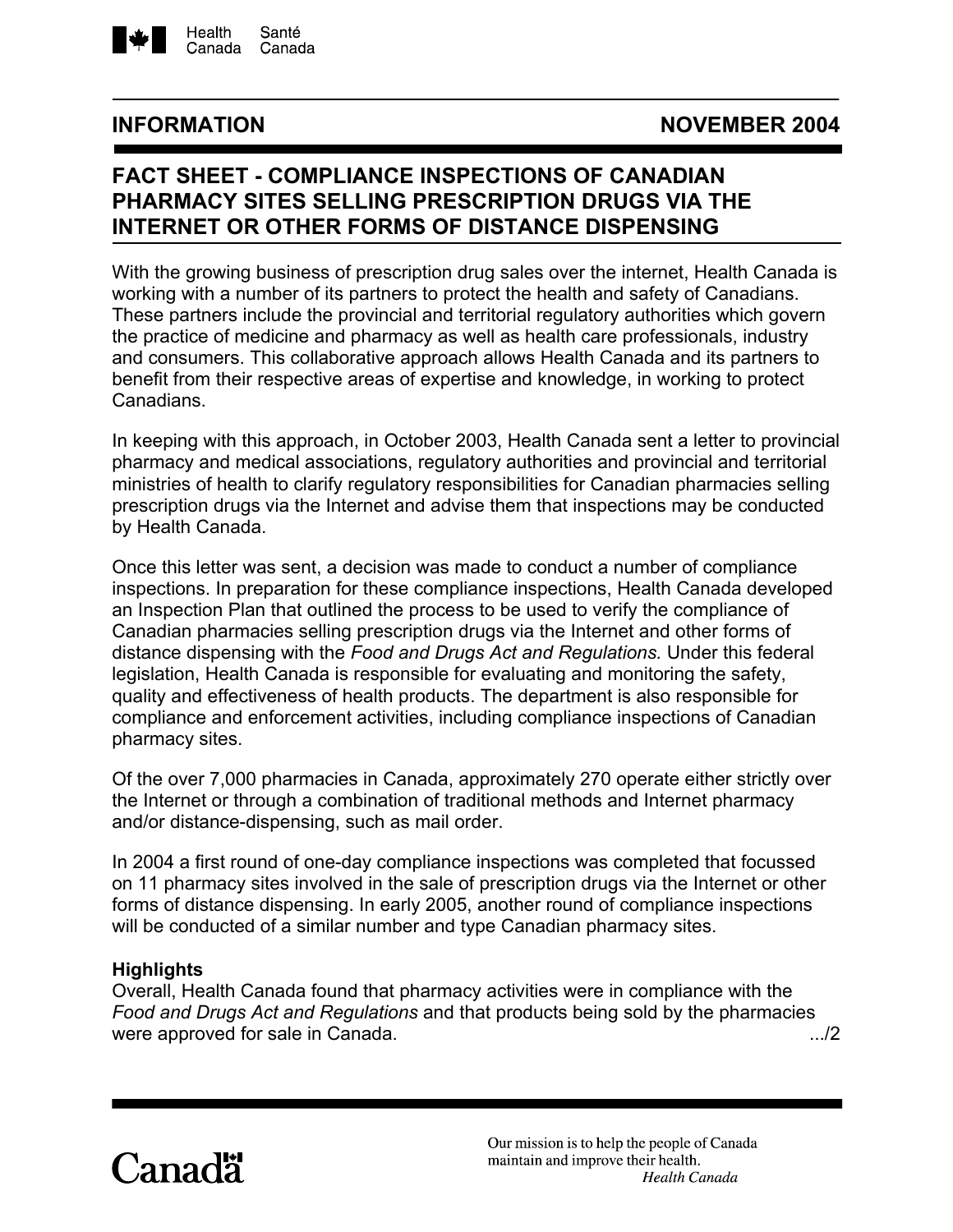-2-

During these compliance inspections, a few areas of non-compliance were observed and Health Canada took immediate steps to have the pharmacists implement corrective actions. The actions taken, outlined below, were based on the **precautionary principle** as Health Canada does not have any evidence of harm to any individual receiving drugs through distance dispensing.

As a result of the compliance inspections, Health Canada has reminded all pharmacists in Canada of their responsibilities and obligations under the *Food and Drugs Act and Regulations.*

**Health Canada's Observations of Sites Inspected & Corrective Actions Taken Observation:** Some pharmacies packaged and shipped temperature-sensitive products in a way that could risk exposure to temperatures potentially impacting the product's safety and effectiveness.

**Health Canada's Action:** Health Canada issued a regulatory letter to these pharmacies advising them that packaging and shipping of temperature sensitive drugs should not be continued until they could provide evidence that the shipping conditions do not risk exposure of the drugs to conditions that may impact safety and effectiveness.

**Observation:** Certain pharmacies were supplying some of the inspected pharmacies with prescription drugs without the required Establishment Licence to wholesale these drugs. An Establishment Licence is required for all Canadian businesses involved in the fabrication, packaging/labelling, importation, distribution, wholesaling, and testing of drugs in Canada. Unlicensed wholesaling activity could pose a potential health risk, for instance, in the event of a recall. In such a case, the tracking of the drug supply through the supply and distribution chain would be more difficult.

**Health Canada's Action:** Health Canada issued a regulatory letter to these pharmacies to notify them of the licensing requirements and requested the suspension of wholesale activity of scheduled drug products.

**Observation:** Some pharmacies were selling prescription drugs based on prescriptions signed using rubber stamps or electronic prescriptions signed with electronic signatures. Such prescriptions are not considered to be valid written prescriptions as required by the Regulations.

**Health Canada's Action:** Health Canada issued a regulatory letter to these pharmacies, outlining their obligations under the *Food and Drugs Act and Food and Drug Regulations.* 

### **Pharmacist's Actions**

Health Canada has received written confirmation that the pharmacies inspected have either stopped activities found to be non-compliant with the *Food and Drugs Act and Regulations* or have taken immediate steps to come into compliance. Pharmacists are licensed professionals required to act according to their Codes of Conduct; they are regulated by their provincial regulatory authorities who are responsible for ensuring that pharmacists act in the best interest of their patients.